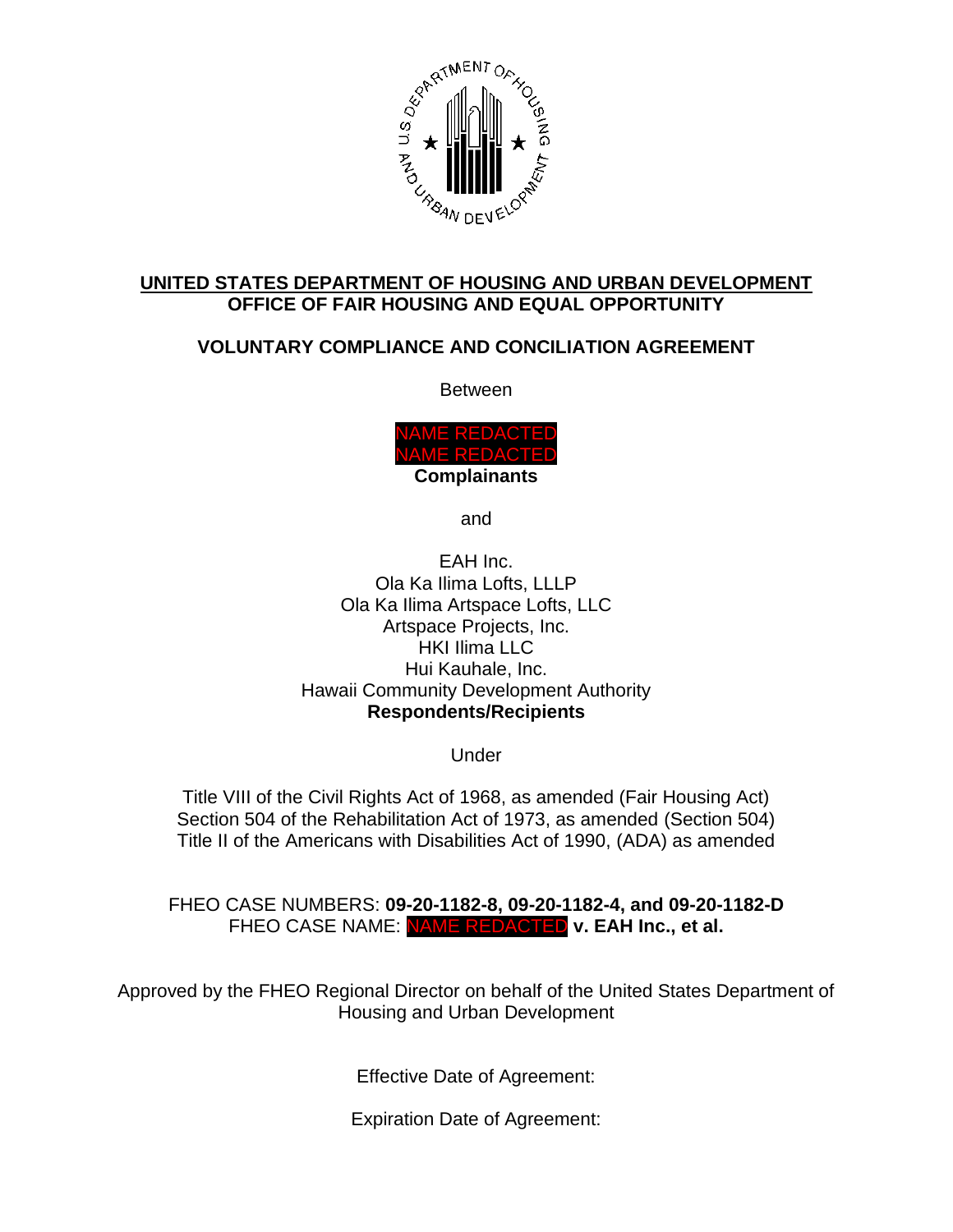**A. PARTIES**

**Complainants**



#### **Respondents/Recipients**

EAH, Inc. 1001 Bishop Street, Suite 2880 Honolulu, HI 96813

Ola Ka Ilima Lofts, LLLP 1001 Bishop Street, Suite 2880 Honolulu, HI 96813

Ola Ka Ilima Artspace Lofts, LLC 250 Third Avenue North, Suite 400 Minneapolis, Minnesota 55401

Artspace Projects, Inc. 250 Third Avenue North, Suite 400 Minneapolis, Minnesota 55401

HKI Ilima, LLC 1001 Bishop Street, Suite 2880 Honolulu, HI 96813

Hui Kauhale, Inc. 1001 Bishop Street, Suite 2880 Honolulu, HI 96813

#### **Respondent/Recipient HCDA**

Hawaii Community Development Authority 547 Queen Street Honolulu, HI 96813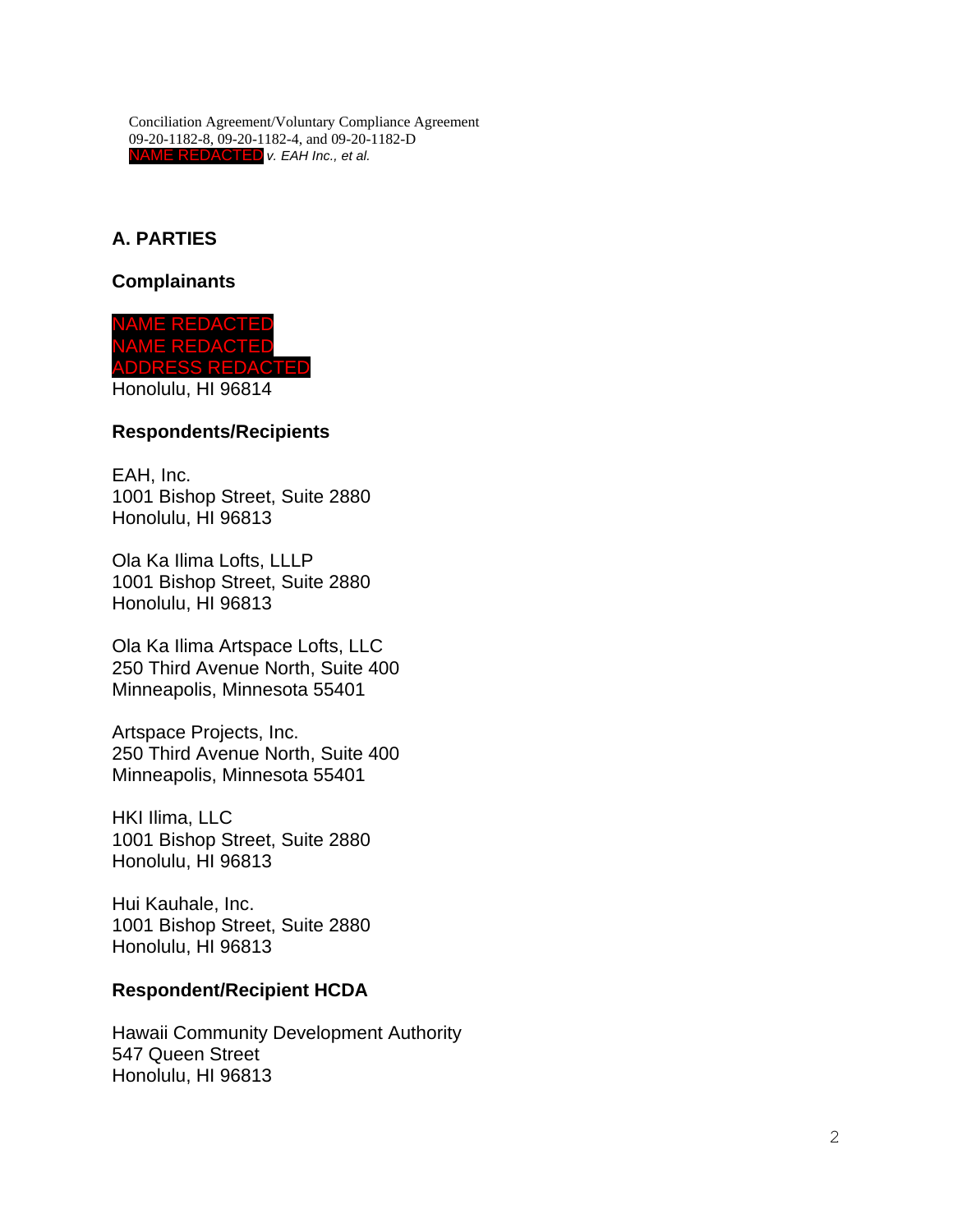### **Subject Project and Subject Property**

Ola Ka Ilima Artspace Lofts ADDRESS REDACTED Honolulu, HI 96814

# **B. STATEMENT OF FACTS**

The United States Department of Housing and Urban Development (the "Department" or "HUD") pursuant to its law enforcement responsibilities under the authorities of Title VIII of the Civil Rights Act of 1968, as amended by the Fair Housing Act of 1988 (the "Act"), HUD's implementing regulations at 24 CFR Part 100, investigated a complaint filed on June 19, 2020, and subsequently amended on December 21, 2021, by Complainants NAMES REDACTED (hereinafter "Complainants") alleging that EAH Inc., Ola Ka Ilima Lofts, LLLP, Ola Ka Ilima Artspace Lofts, LLC, Artspace Projects, Inc., HKI Ilima, LLC, Hui Kauhale, Inc., (hereinafter collectively "Respondents/Recipients") and the Hawaii Community Development Authority (hereinafter "Respondent/Recipient HCDA") violated Subsections 804b or f, 804f3C, 804f3A, and 804f3B of the Act, when Respondents/Recipients failed to comply with the design and construction requirements of the Act and failed to provide them with reasonable modifications. Complainants' allegations also constituted potential noncompliance with Section 504 of the Rehabilitation Act of 1973 ("Section 504") and Title II of the Americans with Disabilities Act ("ADA").

Complainants, Respondents/Recipients, and Respondent/Recipient HCDA having been named in and served with copies of said complaints and the Department having undertaken an investigation of said complaints, herein agree that the allegations made pursuant to Subsections 804b or f, 804f3C, 804f3A, and 804f3B of the Act be conciliated (settled) under the following terms and conditions of this Voluntary Compliance and Conciliation Agreement (hereinafter "Agreement") in order to address those allegations and to ensure that Respondents/Recipients and Respondent/Recipient HCDA are in compliance with the regulations implementing the Act, Section 504, and the ADA.

### **C. TERM OF AGREEMENT**

This Agreement shall govern the conduct of the parties to it for a three (3) year period from the effective date of the Agreement, unless an extension is necessary to complete the actions mandated by the Agreement.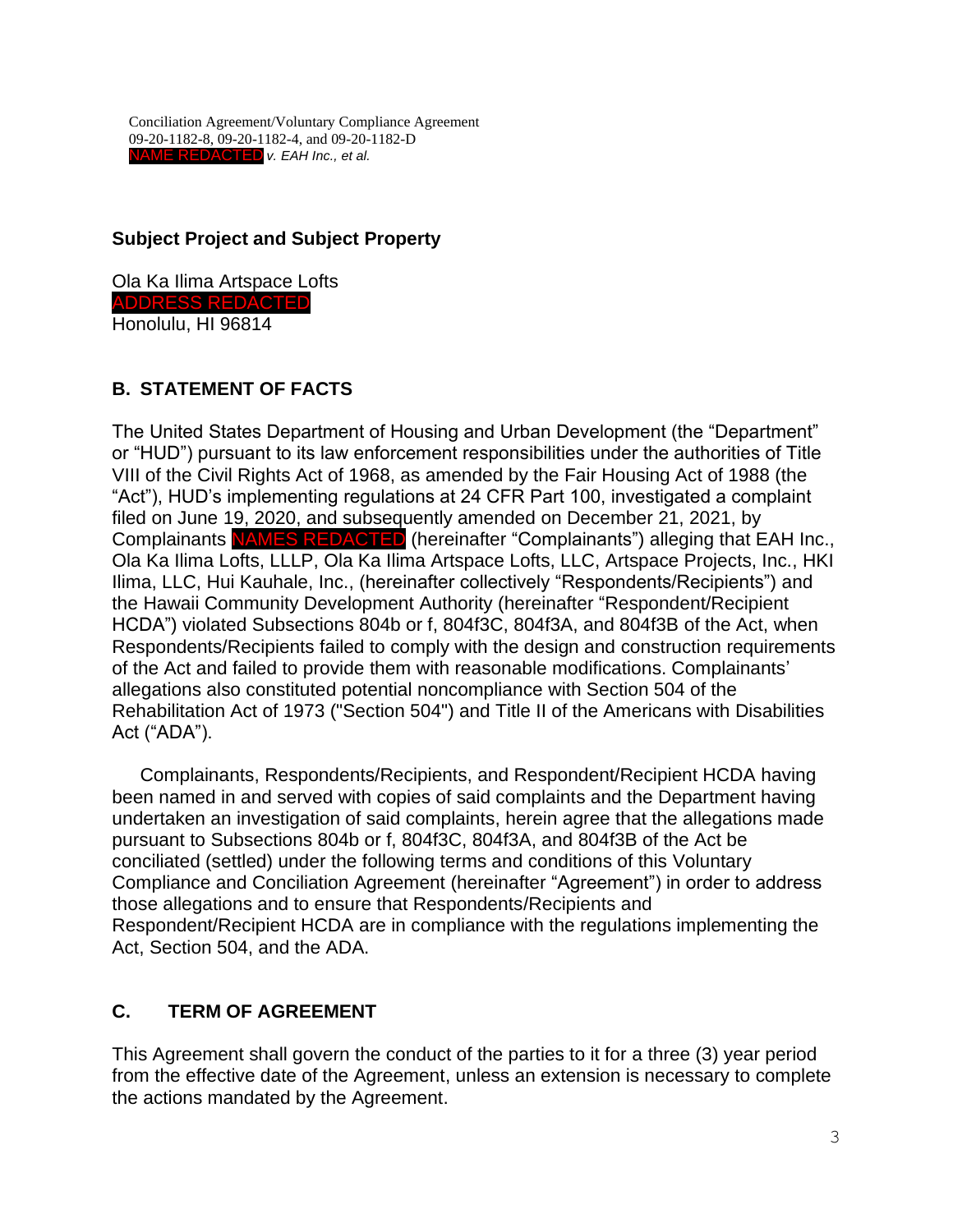# **D. EFFECTIVE DATE**

1. The parties expressly agree that this Agreement constitutes neither a binding contract under state or federal law, nor a Conciliation Agreement pursuant to the Fair Housing Act, or a Voluntary Compliance Agreement pursuant to Section 504 or Title II of the ADA unless and until such time as it is approved by the Department, through the Fair Housing and Equal Opportunity ("FHEO") Regional Director or his designee.

2. The Agreement shall become effective on the date on which it is approved by the Department's FHEO Regional Director or his designee. The deadlines set forth in this Agreement that generally hinge on the effective date of this Agreement are summarized in the VCCA Timetable attached hereto as **Exhibit A**.

## **E. GENERAL PROVISIONS**

3. The parties acknowledge that this Agreement is a voluntary and full settlement of the dispute set forth within the complaints. No party has been coerced, intimidated, threatened, or in any way forced to become a party to this Agreement. The parties have read and fully understand the significance of the terms set forth herein.

4. Respondents/Recipients and Respondent/Recipient HCDA acknowledge that they are Recipients of federal financial assistance from the Department and that funding from the HOME Investment Partnership Program went into the development of the subject project.

5. It is understood that Respondents/Recipients and Respondent/Recipient HCDA deny any violation of law and that this Agreement does not constitute an admission by Respondents/Recipients or Respondent/Recipient HCDA or evidence of a determination by the Department of any violation of the Fair Housing Act, Section 504, Title II of the ADA, or any other law.

6. The parties agree that, in the interest of speedily concluding this matter, this Agreement may be executed by the parties' signatures on separate pages. The separate signed pages will be attached to the body of the Agreement to constitute one document. It is understood that Laura Hall, EAH, Inc. President and Chief Executive Officer, Greg Handberg, Ola Ka Ilima Lofts, LLLP, Ola Ka Ilima Artspace Lofts, LLC, and Artspace Projects, Inc., Authorized Signatory, and Marian Gushiken, HKI Ilima LLC, Authorized Signatory, and Hui Kauhale, Inc., President will sign this Agreement on behalf of Respondents/Recipients. It is understood that Deepak Neupane, Executive Director will sign this Agreement on behalf of Respondent/Recipient HCDA.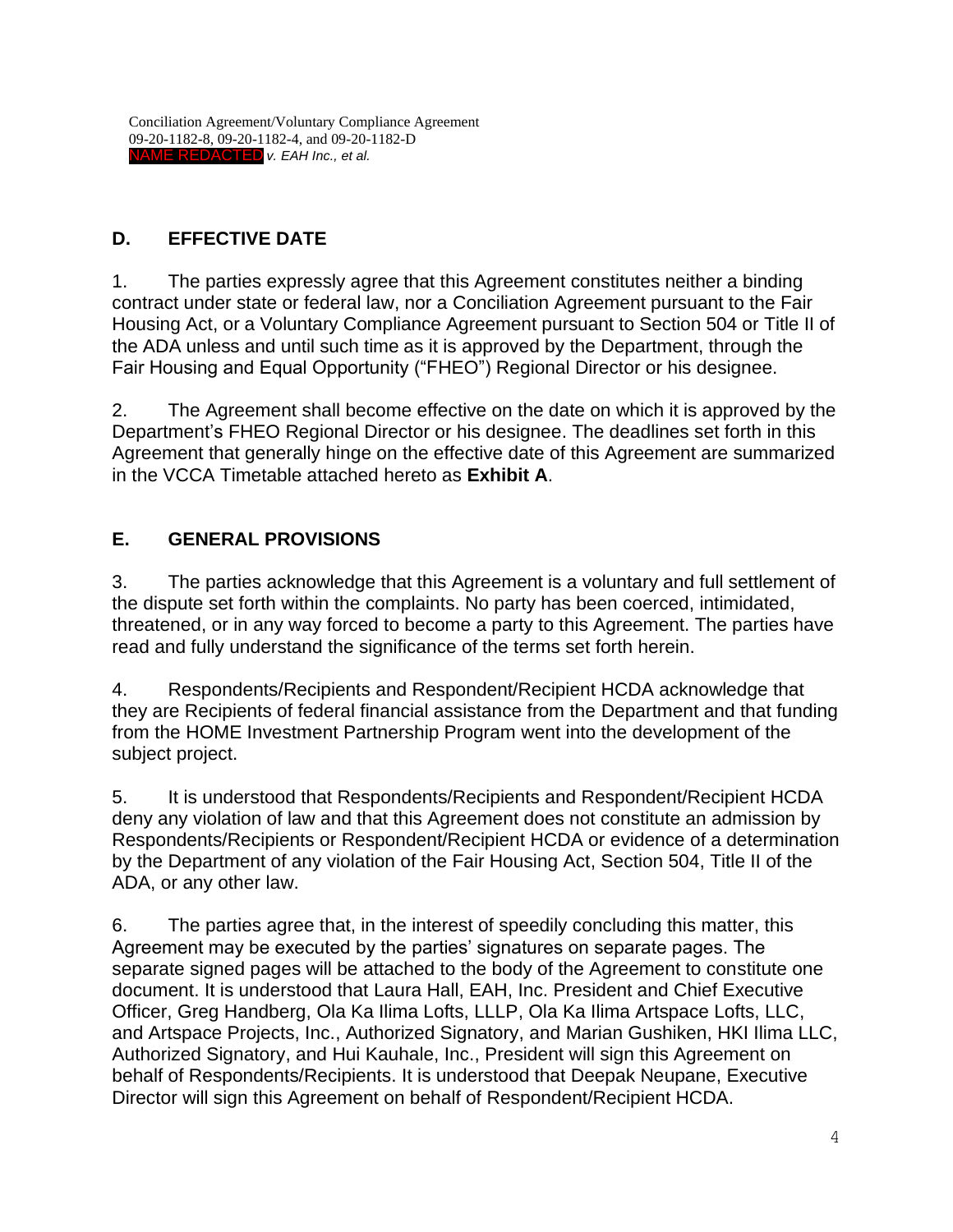7. This Agreement, once effective, is binding upon the Department, Complainants and their successors and assigns, Respondents/Recipients, and Respondent/Recipient HCDA their employees, heirs, successors, assigns, and all others in active concert with Respondents/Recipients in the operation of the subject housing project.

8. Pursuant to Section 810(b) (4) of the Act, this Agreement shall become a public document. The Department, however, will hold confidential all information of a personal or financial nature concerning parties to this Agreement that is not contained in the body of the Agreement.

9. This Agreement does not in any way limit or restrict the Department's authority to investigate any other complaint involving Respondents/Recipients or and Respondent/Recipient HCDA made pursuant to the Act, Section 504, Title II of the ADA, or any other complaint within the Department's jurisdiction.

10. No amendment to, modification of, or waiver of any provision of this Agreement shall be effective unless all the following conditions are met: (a) all signatories to the Agreement are notified in advance of the proposed amendment, modification, or waiver; (b) the amendment, modification, or waiver is in writing; and (c) the amendment, modification, or waiver is approved and signed by the FHEO Regional Director. Any such amendment, modification, waiver or consent shall be effective only in the specific instance and for the specific purpose for which given.

# **F. MUTUAL RELEASES**

11. In consideration for the execution of this Agreement and the specific relief set forth below, Complainants hereby forever waives, releases, and covenants not to sue the Department, Respondents/Recipients, Respondent/Recipient HCDA, or their heirs, executors, assigns, agents, employees and attorneys with regard to any and all claims, damages and injuries of whatever nature whether presently known or unknown arising out of the subject matter of HUD case numbers 09-20-1182-8 (Title VIII), 09-20-1182-4 (Section 504), and 09-20-1182-D (ADA) or which could have been filed in any action or suit arising from said subject matter.

12. In exchange for the compliance with the provisions of this Agreement, Respondents/Recipients and Respondent/Recipient HCDA hereby forever waive, release, and covenant not to sue the Department or Complainants, their heirs, executors, assigns, agents, employees, or attorneys with regard to any and all claims, damages, and injuries of whatever nature, whether presently known or unknown, arising out of the subject matter of HUD case numbers 09-20-1182-8 (Title VIII), 09-20-1182-4 (Section 504), and 09-20-1182-D (ADA) or which could have been filed in any action or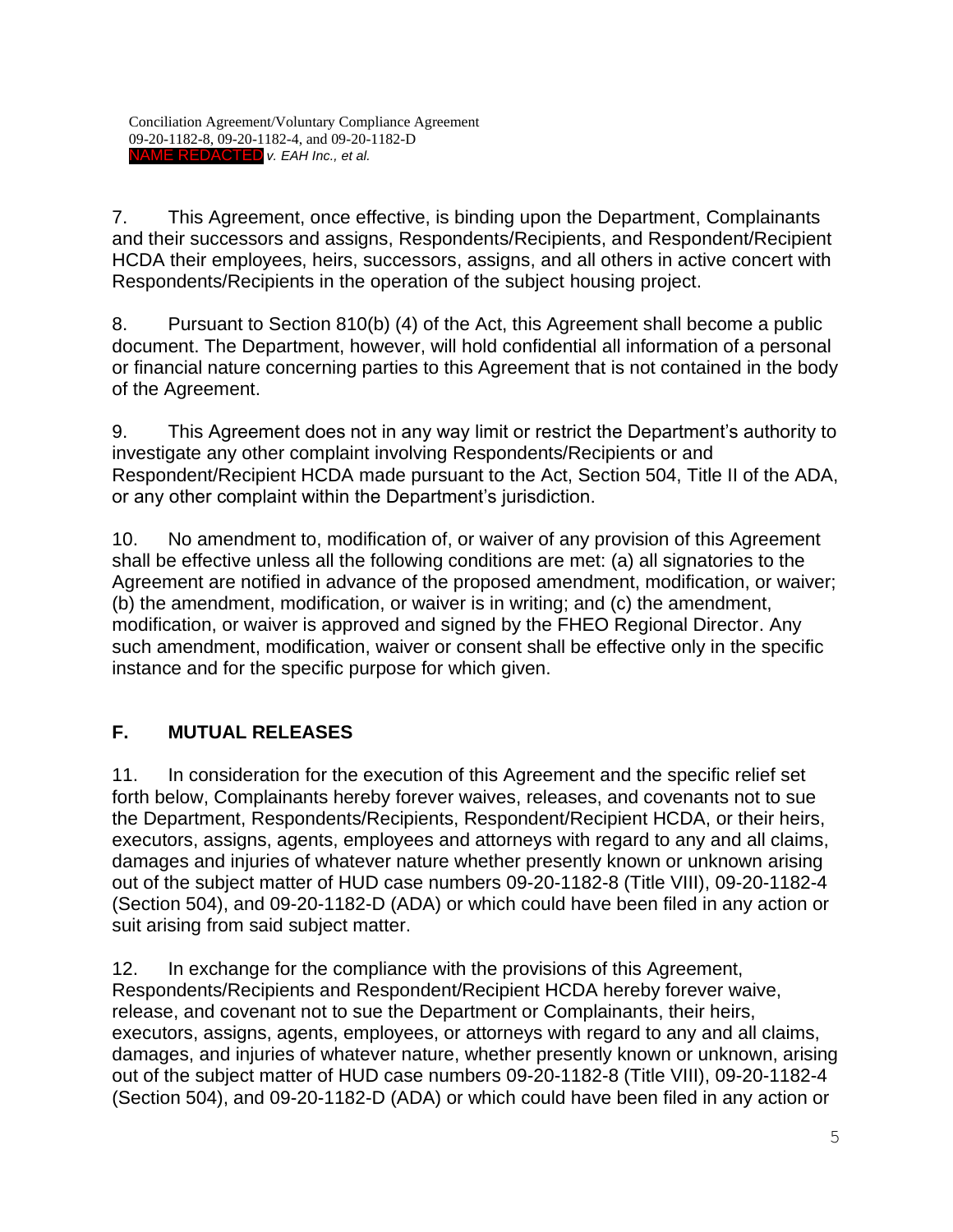suit arising from said subject matter.

13. These releases do not apply to any rights arising from any party's failure to comply with the terms of this Agreement or to other complaints or matters of compliance which may be pending with the Department.

### **G. NON-RETALIATION**

14. Respondents/Recipients and Respondent/Recipient HCDA acknowledge that they have an affirmative duty not to discriminate under the Act, Section 504, Title II of the ADA, and other authorities, and that it is unlawful to retaliate against any person because that person has made a complaint, testified, assisted, or participated in any manner in a proceeding under the Act, Section 504, Title II of the ADA, or other authorities. Respondents/Recipients and Respondent/Recipient HCDA further acknowledge that any subsequent retaliation or discrimination constitutes both a material breach of this Agreement, and statutory violations of the Act, Section 504, and Title II of the ADA.

### **H. RELIEF for COMPLAINANTS**

15. Within thirty (30) days of the effective date of this Agreement, Respondents/Recipients agree to pay Complainants \$10,000 in full settlement of any and all claims that Complainants could bring arising out of the allegations underlying the investigation or presented in the complaint.

15.a Respondents/Recipients will mail a check in the amount of \$10,000 made payable to the "Legal Aid Client Trust Account." Said check shall be mailed to Complainants' Representative, Dan O'Meara, at: Legal Aid Society of Hawaii, 924 Bethel Street, Honolulu HI 96813.

15.b Respondents/Recipients will provide a copy of said check to the Department within thirty (30) days of the effective date of this Agreement.

16.a Consistent with the requirements set forth below in Section 22 of this Agreement, Respondents/Recipients agree to have all of the accessibility features within the interior of Complainants' unit surveyed and inspected for compliance with the design and construction requirements of the Act, 24 C.F.R. § 100.205, the Uniform Federal Accessibility Standards ("UFAS"), 24 C.F.R. §§ 8.3 and 8.32, and where applicable, the 2010 Americans with Disabilities Act Standards for Accessible Design ("2010 ADA Standards"), by an independent third-party Accessibility Assessment/Survey Consultant as described below in Section 18 of this Agreement.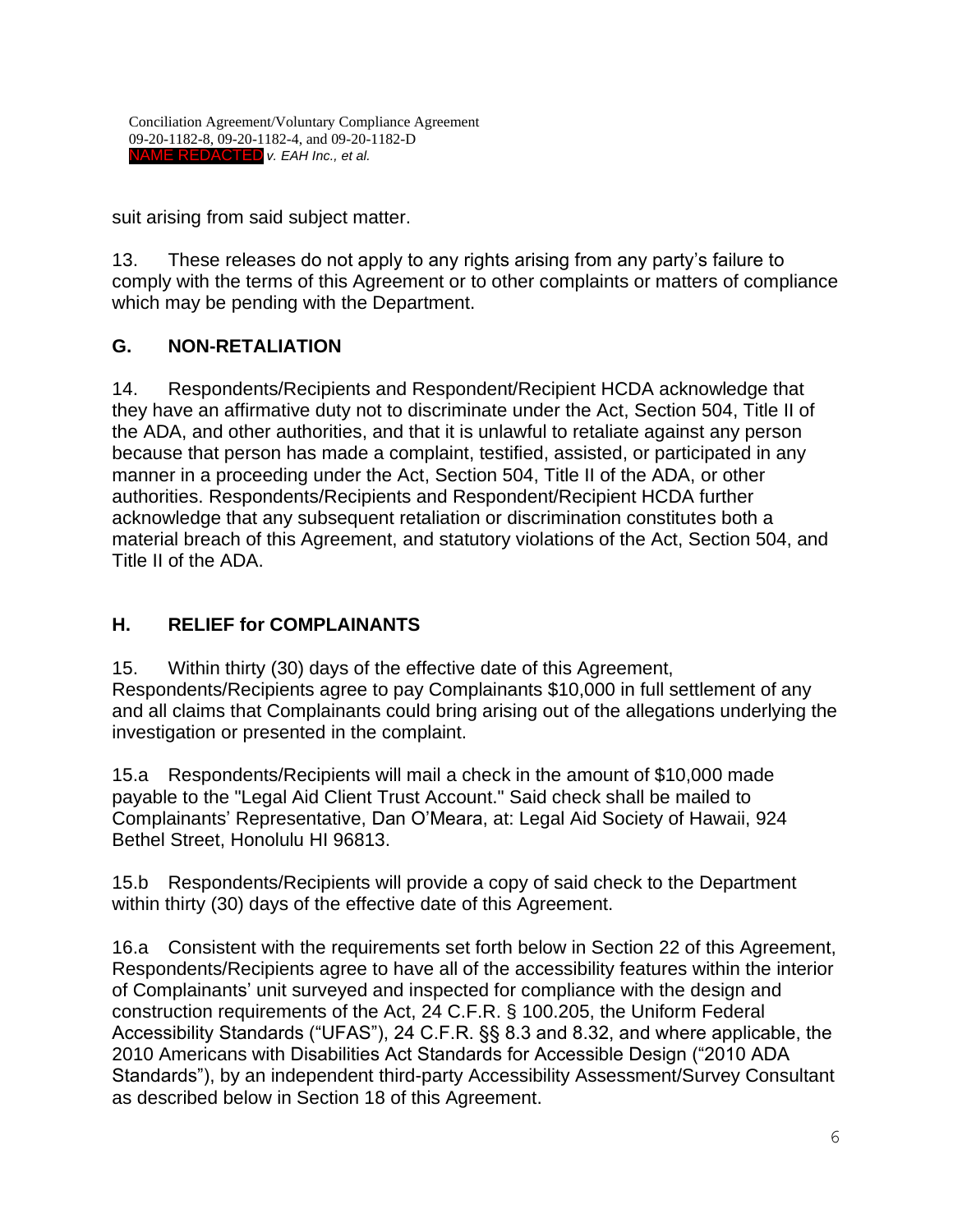16.b Consistent with the requirements set forth below in Sections 23, 24, 25 and as outlined and prioritized in **Exhibit B** of this Agreement, Respondents/Recipients agree to provide reasonable accommodations and reasonable modifications within the interior of Complainants' unit that are necessary to afford Complainant NAME REDACTED an equal opportunity to fully use and enjoy the unit. Respondents/Recipients agree to provide those requested modifications that do not constitute undue financial and administrative burdens, or fundamental alterations of Respondents/Recipients' operations. However, if requested modifications do constitute such burdens or alterations Respondents/Recipients further agree to engage Complainants and their Representatives in an interactive process to negotiate, agree upon, and provide equally effective alternatives. Such reasonable modifications for Complainants shall be completed no later than one year from the effective date of this Agreement at Respondents/Recipients' expense.

16.c Respondents/Recipients agree that Complainants' rent shall not be increased due to the reasonable modifications made to their unit or for any other changes required to their unit for Complainant NAME REDACTED full use and enjoyment due to his mobility impairments caused by his physical disabilities. Upon the ending of Complainants' tenancy or upon their moving from or vacating the subject unit, Respondents/Recipients agree that Complainants shall not be charged any costs or additional fees for any restorations required to return the unit to its original condition.

16.d Within forty-five (45) days from the effective date of this Agreement, Respondents/Recipients shall address each request of Complainants for reasonable modifications as reflected in **Exhibit B** attached hereto, taking into consideration interim measures to resolve any such accessibility barriers that may exist within the common areas or Complainants' unit. The parties agree that such interim measures pertaining to a specific request of Complainants may be deemed a final resolution of such request as agreed upon by the parties with the 45-day period. Any final resolution of a request under **Exhibit B** shall be by a written action plan agreement executed by the parties within the 45-day period. In the event that any reasonable accommodations and/or modifications that may, as determined by the consultant, impact or be impacted by the expanded consultant survey and timeline as set forth in Section 22, will be deferred pending completion of such survey and timeline. Otherwise, Respondents/Recipients and Complainants may resolve such request for reasonable accommodations and/or modification by a written action plan agreement executed by the parties and with oversight by the Department.

17. Respondents/Recipients will provide photographic proof of the reasonable modifications made to Complainants' unit in compliance with Section 16 of this Agreement to the Department within 30 days after the completion of said modifications.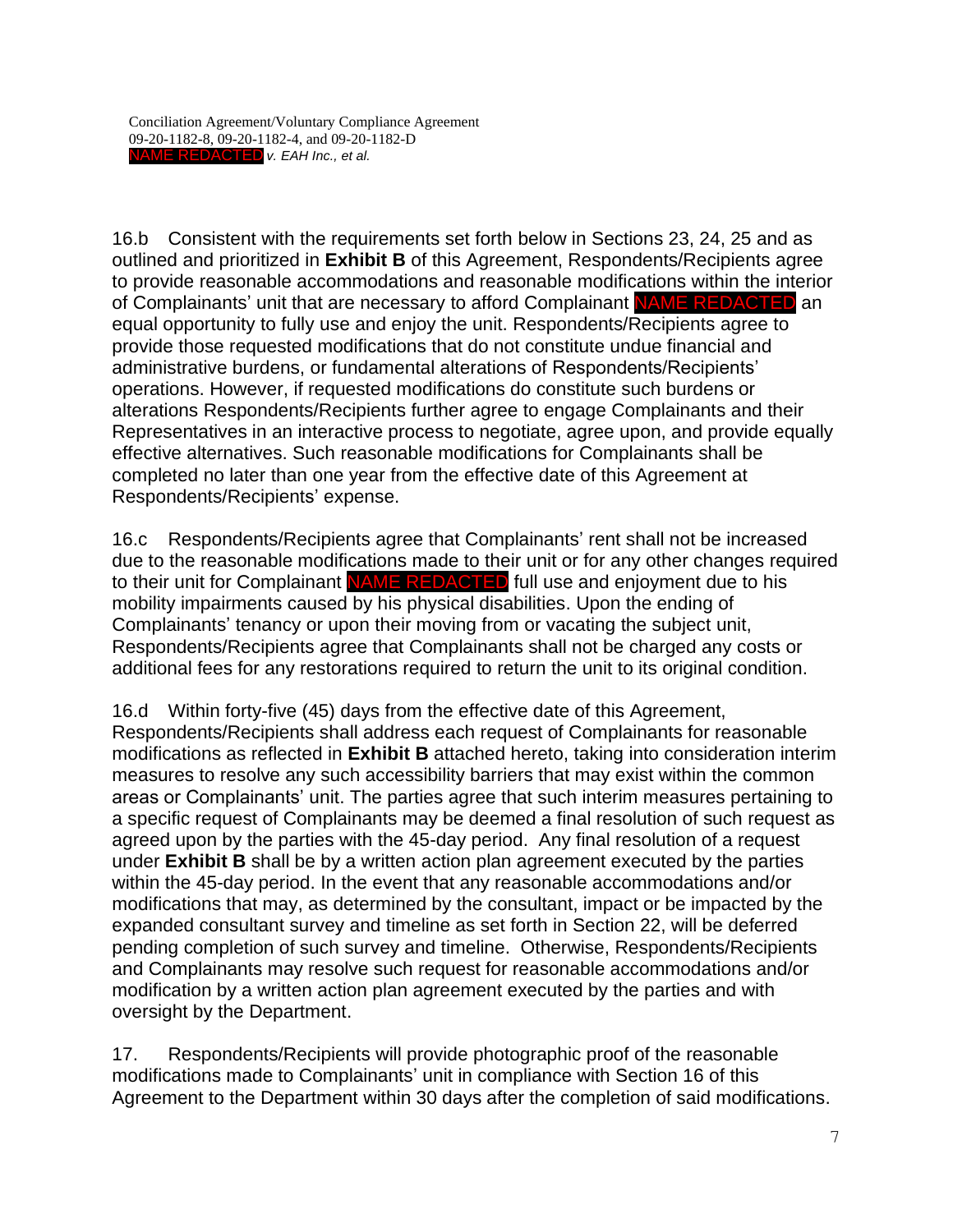# **I. RELIEF IN THE PUBLIC INTEREST**

## **A. Accessibility Assessment/Survey Consultant**

18. Within 15 days of the effective date of this Agreement, Respondents/Recipients shall submit to the Department the name, qualifications, and experience of the Accessibility Assessment/Survey Consultant, individual or firm, with experience with accessibility whom Respondents/Recipients propose to contract with to perform a Needs Assessment, Accessibility Assessment/Surveys, Self-Evaluation, and Transition Plan to meet the requirements of this Agreement. Respondents/Recipients shall negotiate and execute a contract for services with the approved Consultant within 30 days of the Department's approval of the Consultant.

19. Respondents/Recipients will submit for the Department's approval the timeline and survey instruments to be used by the Consultant within 30 days after execution of the contract with the Consultant; the Department will provide its approval, or comments, within fifteen (15) days after receipt. If the Department does not approve the Consultant's timeline and survey instrument Respondents/Recipients will have 15 days to submit a revised timeline and survey instrument for the Department's review.

## **B. Needs Assessment**

20. Within 180 days after the Department's approval of the Consultant's timeline and survey instrument, Respondents/Recipients shall have a Needs Assessment completed, pursuant to the requirements found at 24 CFR § 8.25 to assess the needs of current tenants living at the subject development and applicants on the waiting lists for accessible units; to ensure adequate distribution of accessible units as required by 24 CFR § 8.26; and to ensure proper and maximum utilization of accessible units as required by 24 CFR § 8.27. Respondents/Recipients shall provide the Department copies of the Needs Assessment 30 days after completion.

21. In the execution of said Needs Assessment and other requirements of this Agreement, Respondents/Recipients are reminded of their limited English proficient (LEP) obligations under Title VI of the Civil Rights Act of 1964 as clarified in the Federal Register on January 22, 2007 (72 FR 2731-2754). Both Respondents/Recipients and their sub-recipients (i.e., when federal funds pass through Respondents/Recipients to sub-recipients) are required to take reasonable steps to ensure meaningful access of LEP persons to Respondents/Recipients' programs and activities.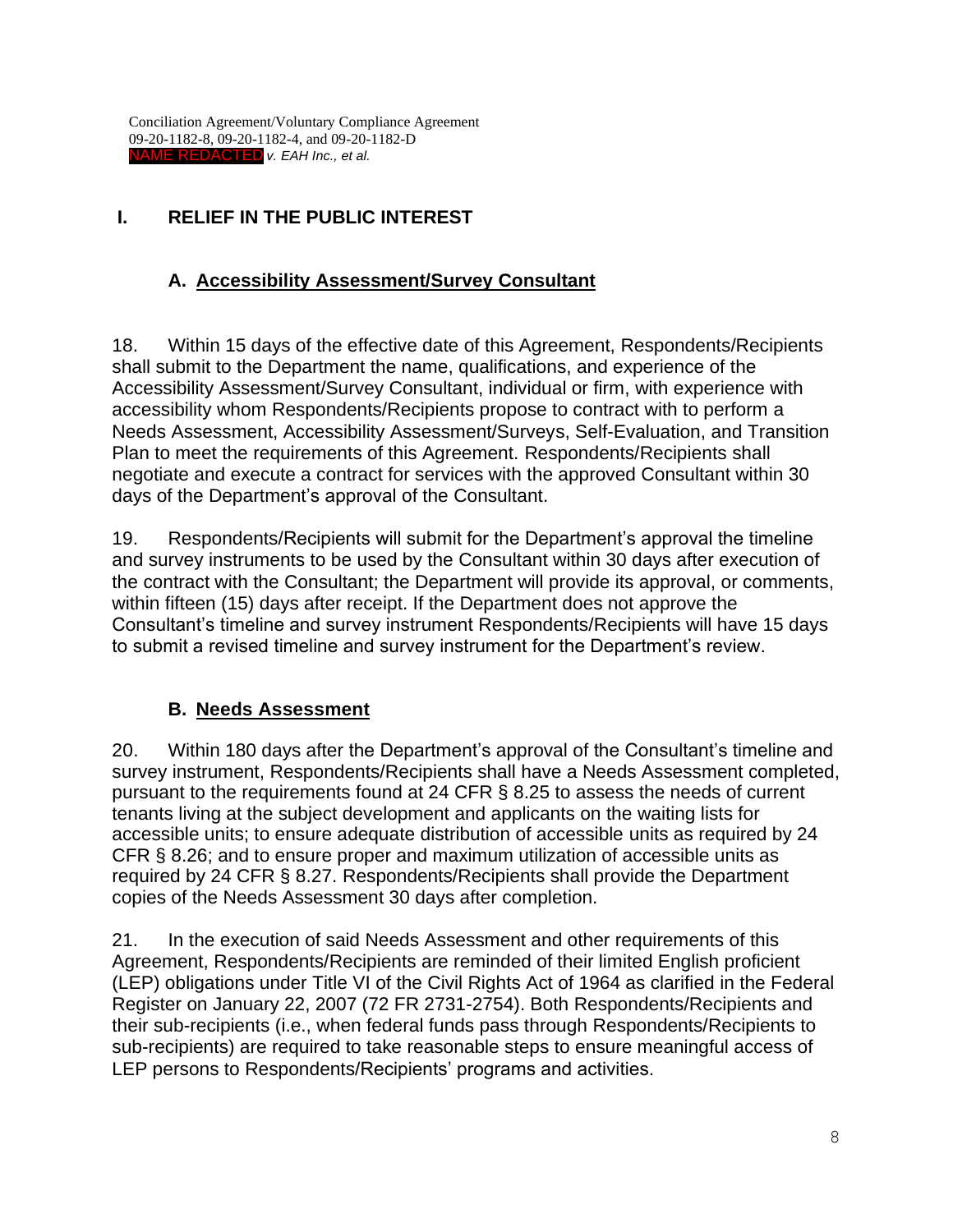# **C. Accessibility Surveys**

22. Within 240 days after Department's approval of the Consultant's timeline and survey instrument, Respondents/Recipients shall have Accessibility Surveys conducted of all its 84 adaptable units through a sampling of each distinct unit type to ensure compliance with the design and construction requirements of the Act, 24 C.F.R. § 100.205 and Accessibility Surveys of all its 12 designated accessible units to ensure compliance with the Uniform Federal Accessibility Standards ("UFAS"), 24 C.F.R. §§ 8.3 and 8.32, and where applicable, the 2010 Americans with Disabilities Act Standards for Accessible Design ("2010 ADA Standards"), identify physical barriers to persons with mobility impairments in the entire project and program. Respondents/Recipients shall address the removal of any non-compliant barriers and structural modifications found necessary by said Accessibility Surveys in Respondents/Recipients' Transition Plan, referenced below in Section 23 of this Agreement. Respondents/Recipients shall provide the Department copies of the Accessibility Surveys 30 days after completion.

# **D. Self-Evaluation and Transition Plan**

23. Within 270 days after the Department's approval of the Consultant's timeline and survey instrument, and after completion of the Needs Assessment referenced above in Section 20 of this Agreement, and completion of the Accessibility Surveys referenced above in Section 22 of this Agreement, Respondents/Recipients shall complete a Self-Evaluation and Transition Plan by: (1) Incorporating the findings from the Needs Assessment in Respondents/Recipients' Self-Evaluation; (2) Addressing the removal of any non-compliant features and physical barriers in designated accessible units, common areas and elements in Respondents/Recipients' subject development, including non-housing areas identified in the Accessibility Surveys, in Respondents/Recipients' Transition Plan, and which shall be completed by Respondents/Recipients' within three years; (3) Consulting affirmatively with Complainants, other current tenants, interested persons, individuals with disabilities and organizations representing individuals with disabilities; and (4) Including input from said persons and groups on the need for accessible units by bedroom sizes and by occupancy type in Respondents/Recipients' Transition Plan.

## **E. Methods of Achieving Compliance**

24. Respondents/Recipients' Transition Plan may indicate the various methods found at 24 CFR § 8.21 and 24 CFR § 8.24 or by other methods that Respondents/Recipients select to achieve compliance with the Act, Section 504, and the ADA in Respondents/Recipients' programs and activities. Respondents/Recipients are not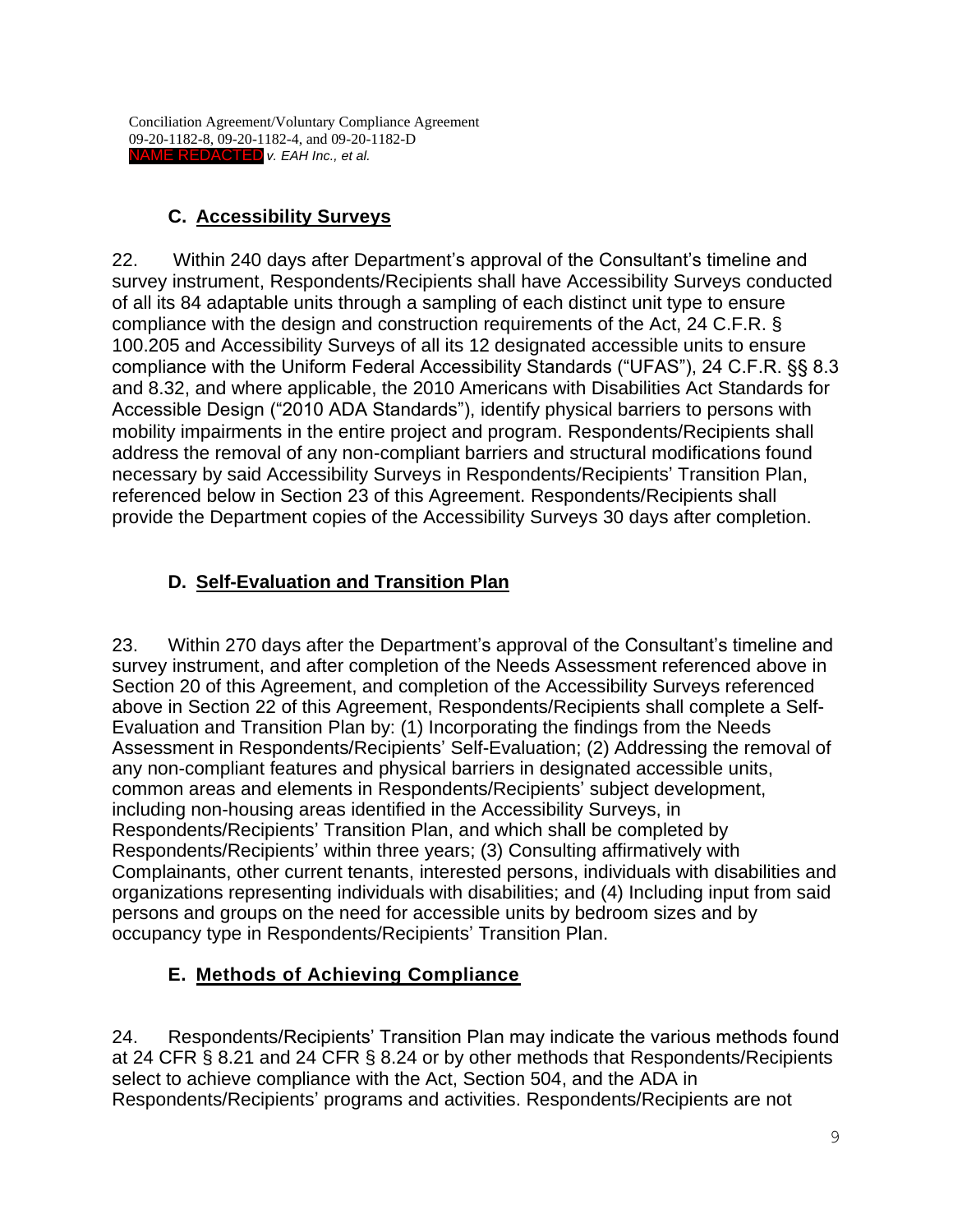required to make structural changes in existing projects and developments where other methods are effective in achieving compliance with the Act, Section 504, and ADA requirements and the requirements of this Agreement. In choosing among available methods for meeting said requirements and the requirements of this Agreement, Respondents/Recipients shall give priority to those methods that offer programs and activities to qualified individuals with disabilities in the most integrated setting appropriate.

25. Respondents/Recipients are reminded that any repositioning efforts undertaken (demolition, redevelopment, mixed finance or other programs, etc.) are required to meet the applicable accessibility standards along with meeting the accessibility and disability related needs for existing program participants (i.e., reasonable accommodations and modifications).

# **F. Publications and Notice**

26. Within 270 days after HUD approval of the Consultant's timeline and survey instrument, Respondents/Recipients shall provide the Department with copies of Respondents/Recipients' completed Self-Evaluation and Transition Plan, referenced above in Section 23 and 24 of this Agreement. Respondents/Recipients shall also make said completed Self-Evaluation and Transition Plan available to the public, as required by 24 CFR § 8.25 and § 8.51. During the three-year period when Respondents/Recipients are removing any non-compliant physical barriers in designated accessible units, common areas and elements in the project and program, including non-housing areas in the project, Respondents/Recipients shall provide the Department with quarterly reports outlining such activity.

## **G. The Fair Housing Aloha Accessibility Assistance Fund**

27. Respondents/Recipients agree to deposit in an interest-bearing escrow account the total sum of \$15,000 for the purpose of paying damages to persons who may have suffered barriers to accessibility allegedly in violations of the Act, Section 504, or the ADA regarding the lack of accessibility at the subject project and property or the denial of reasonable modifications ("Compensation Fund"). Respondents/Recipients shall provide written verification of the deposit to the Department within 30 days of the effective date of this Agreement. Any interest that accrues shall become part of the Compensation Fund and be utilized and disposed of as set forth herein. The Compensation Fund shall be maintained for a term of three hundred sixty-five (365)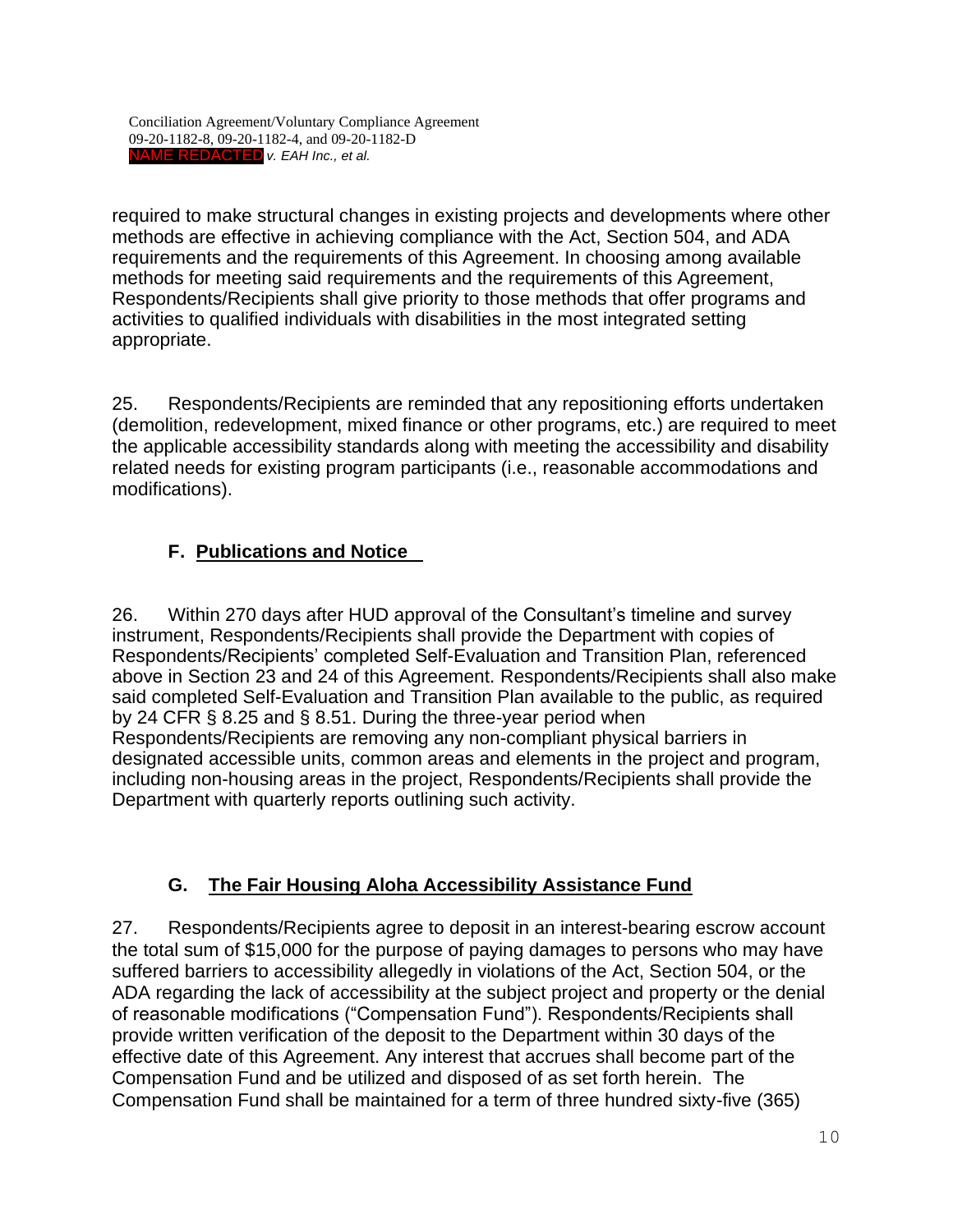days from the effective date of this Agreement. Upon the expiration of the said term, any moneys remaining in the Compensation Fund, including interest accrued in the Compensation Fund, shall be placed by Respondents/Recipients into an Account to be utilized during the life of this Agreement to off-set Respondents/Recipients' costs of providing reasonable modifications, making retrofits, and/or making other accessibility improvements to the subject project and property. Respondents/Recipients will consult with and obtain the prior approval of the Department in the utilization of these funds. Upon the expiration of this Agreement, any amounts remaining in the Account shall be released to Respondents/Recipients, the Account shall be cancelled, and Respondents/Recipients shall have no further obligation under this Section G of the Agreement.

28. Respondents/Recipients shall mail, post and publish a Notice of the **Fair Housing Aloha Accessibility Assistance Fund** ("Notice"), attached as **Appendix A**, informing persons who may have suffered barriers to accessibility of the availability of the Compensation Funds. Within 30 days of the effective date of this Agreement, Respondents/Recipients shall mail this Notice to the current and prior tenants who reside in the designated accessible units at the subject project. Within 30 days of the effective date of this Agreement, Respondents/Recipients shall post this Notice on its website homepage through a link on such homepage, which link shall be conspicuously placed for ninety (90) days. This Notice shall (1) advise tenants of their right to file a claim for payment from the Compensation Fund ("Claim") with the Department if they believe Respondents/Recipients have caused barriers to accessibility against them in violation of the Act, Section 504, or the ADA based on disability, *i.e.*, based on the tenant's physical impartment that substantially limits one or more of his/her major life activities; (2) specify the deadline for submitting claims; and (3) explain what information claimants must provide to the Department.

29. Within 60 days of the effective date of this Agreement, Respondents/Recipients shall provide the Department certification or proof that it has sent the Notice to current and prior tenants who reside or previously resided in the designated accessible units at the subject project and posted the Notice on its website.

30. Applicants shall submit claims within 90 days of their receipt of the Notice pursuant to Section 28 of this Agreement, explaining why they believe they may have been injured by Respondents'/Recipients' actions concerning the applicant's actual disability.

31. For each claim filed by an applicant, the Department shall determine whether it is meritorious and, if it is, the damages, both economic and non-economic, to be awarded to the claimant from the Compensation Fund ("Award"). Respondents'/Recipients' payments of claims to individual person subjected to barriers of accessibility shall be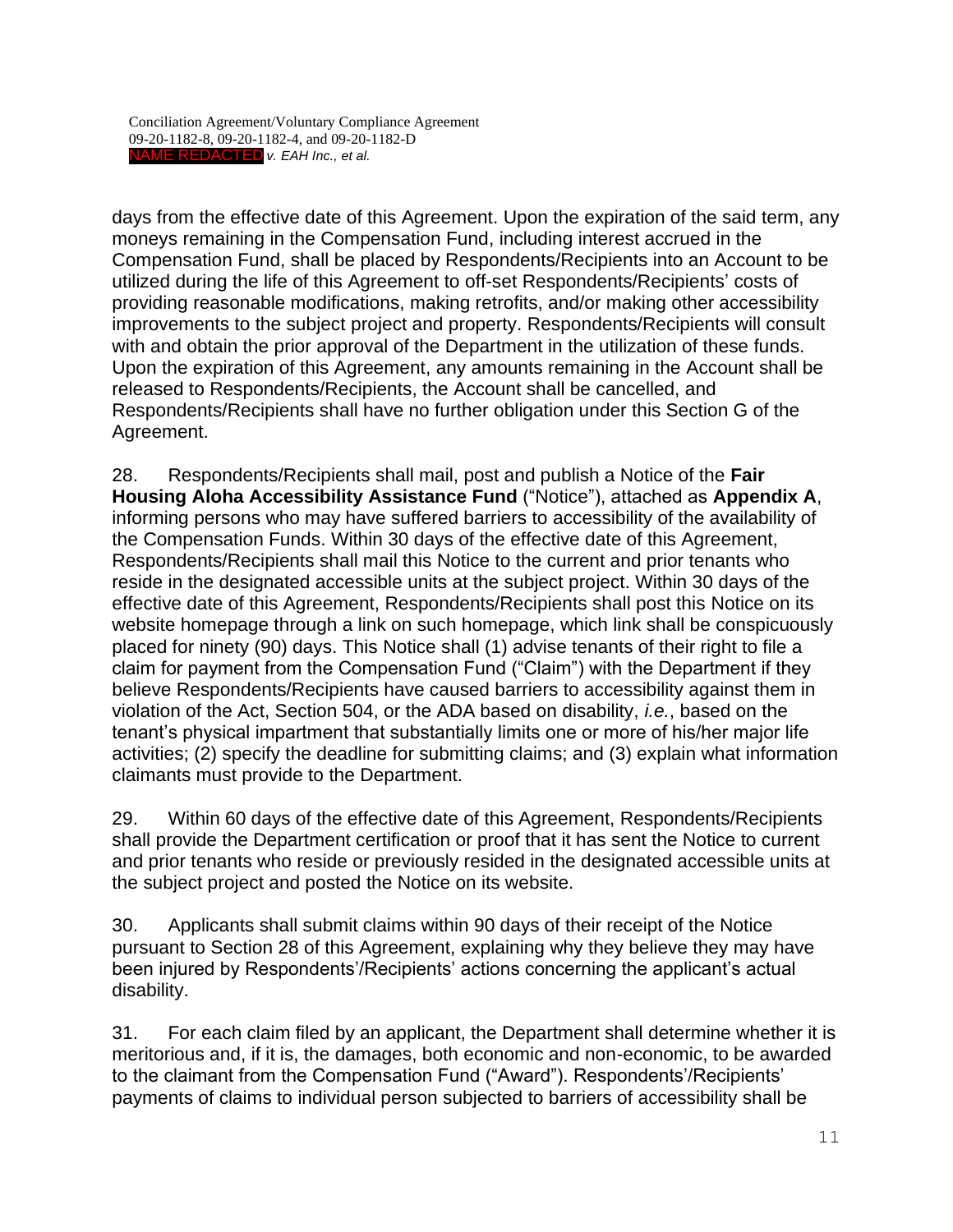limited to a maximum full Award of \$2,500.

32. The Department may request, and Respondents/Recipients shall supply within 10 days of such request, any information Respondents/Recipients have within their possession or control that the Department may need to process claims and determine awards.

33. Within 150 days of Respondents/Recipients issuing and publishing the Notice on its website, the Department shall provide to Respondents/Recipients a list of Claims it has received and, for those claims the Department believes have merit, the basis of the Department's determination, and the amount of Award to be paid from the Compensation Fund for each such Claim. Respondents/Recipients shall have 30 days in which to review the recommended Awards and provide the Department any objections it may have, which the Department shall consider in good faith and shall modify the Awards if/as the Department deems appropriate. The Department's final determination of Awards shall be submitted to Respondents/Recipients within 30 days of receipt of Respondents'/Recipients' objections, if any.

34. The Department may assign to a third-party administrator any or all tasks associated with the claims process as it deems appropriate, including, without limitation, the receipt of claims, the determination as to whether claims are meritorious, the determination of the amount of any corresponding Award, any request for information from Respondents/Recipients needed to determine the merit of claims and/or the amount of Awards, the transmittal of a list of claims and Awards to Respondents/Recipients, the receipt and consideration of any objections to the Awards which Respondents/Recipients may submit, and any modification of the Awards that may be deemed appropriate in response to Respondents'/Recipients' objections.

35. The payment of Awards from the Compensation Fund shall be subject to the following conditions: (a) no Award shall be paid from the Compensation Fund until the Recipient of the Award has provided Respondents/Recipients with a written release, as set forth in **Appendix B**, of all claims, legal or equitable, that the Award Recipient might have against Respondents/Recipients and other released person(s) and entities regarding the allegations asserted in the claim ("Release"); (b) no person shall be eligible for payment of an Award from the Compensation Fund with respect to any claim if such person has previously received compensation in response to any claim of discrimination with respect to lack of accessibility at the subject property or denial of reasonable modifications and has executed a release in exchange for such compensation; and (c) the total amount of Awards paid by Respondents/Recipients collectively shall not exceed the amount of funds within the Compensation Fund, including accrued interest.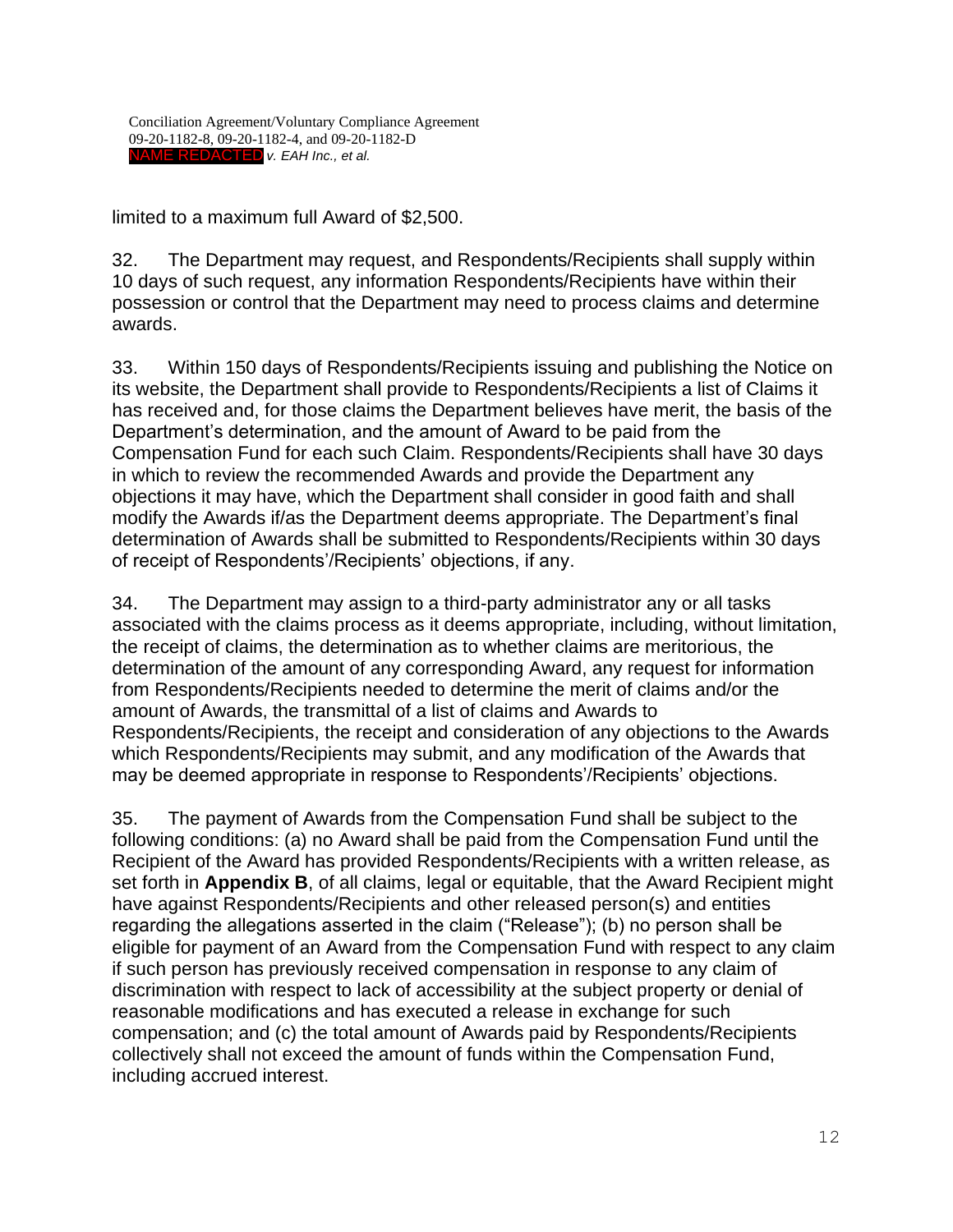36. Respondents/Recipients shall, no later than ten (10) days after receiving notice of an Award, notify by letter each Award Recipient. The form of the letter shall be subject to the review and approval of the Department. At a minimum, the letter shall state that the identified person is eligible for an Award from the Compensation Fund in the amount indicated, provided he or she executes and returns to Respondents/Recipients a copy of the Release that Respondents/Recipients shall provide along with an addressed and postage-paid return envelope. Each letter shall identify the alleged incidents associated with the Award. If Respondents/Recipients receive any letter returned with a forwarding address, it shall promptly re-send the letter to the forwarding address. Within 10 days after sending the letters, Respondents/Recipients shall provide the Department a list of the name and address of each Claimant to whom Respondents/Recipients sent a letter and the date each letter was sent.

37. Within ten (10) days of receiving a Release, Respondents/Recipients shall mail the Claimant a check for the corresponding Award. Respondents/Recipients shall set forth reasonable deadlines for requirements of return of Releases, and for the timely deposit of checks, subject to approval by the Department, so that Awards are distributed, and Award checks are presented for payment prior to the date that is one year from the date Respondents/Recipients send a Release to a Claimant. Respondents/Recipients shall provide the Department a full accounting, including copies, of all Releases received, Awards sent, and letters to which no response was received or that were returned as undeliverable.

## **H. Non-Discrimination Acknowledgments**

38. Respondents/Recipients and Respondent/Recipient HCDA acknowledge that the Act, Section 504 and Title II of the ADA make it unlawful to refuse to make reasonable accommodations in rules, policies, practices, or services, when such accommodations may be necessary to afford a person with a disability equal opportunity to use and enjoy housing, programs, services, or activities. Respondents/Recipients and Respondent/Recipient HCDA further acknowledge that they have an obligation to provide prompt responses to reasonable accommodation requests and that an undue delay in responding may be deemed a failure to provide a reasonable accommodation. Respondents/Recipients and Respondent/Recipient HCDA agree to make reasonable accommodations in rules, policies, practices, or services and to respond to such requests within a reasonable time and without undue delay. Respondents/Recipients and Respondent/Recipient HCDA agree to process any and all reasonable accommodation requests in a reasonably timely manner and in a way that complies with the Act, Section 504 and Title II of the ADA.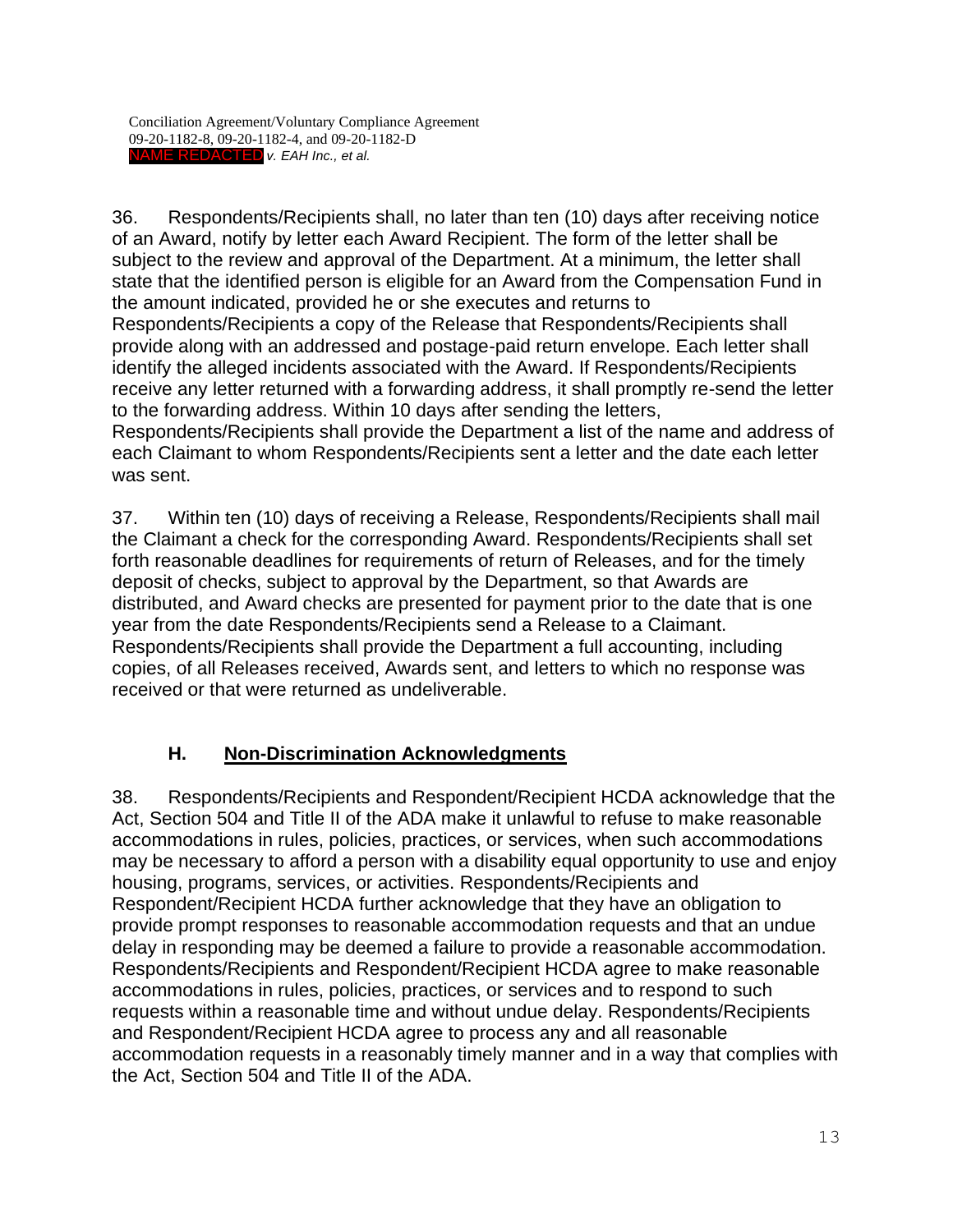39. Respondents/Recipients and Respondent/Recipient HCDA acknowledge that the Act makes it unlawful to discriminate on the basis of disability, color, national origin, religion, sex, familial status, and race and agree to refrain from discriminating against any person on the basis of disability, national origin, color, race, sex, religion, and familial status as protected under federal law.

40. Respondents/Recipients and Respondent/Recipient HCDA acknowledge that the Act makes it unlawful to coerce, intimidate, threaten, or interfere with any person in the exercise or enjoyment of any right granted or protected by Section 803, 804, 805, or 806 of the Act, and further agree to refrain from engaging in such activities.

41. Respondents/Recipients and Respondent/Recipient HCDA acknowledge that Section 504 provides that no otherwise qualified individual with handicaps shall, solely by reason of his or her handicap, be excluded from the participation in, be denied the benefits of, or be subjected to discrimination under any program or activity receiving federal financial assistance. Respondents/Recipients and Respondent/Recipient HCDA acknowledge that they receive federal financial assistance and are obligated to abide by and agree to comply with all of the provisions of Section 504, and implementing regulations at 24 CFR Part 8 et seq. including, but not limited to:

- a. 24 CFR Part 8, Section  $8.6(a)(1)(2)$  Communications
	- The Regulation requires that Respondents/Recipients and Respondent/Recipient HCDA take appropriate steps to ensure effective communication with applicants, beneficiaries, and members of the public to include telecommunication devices for deaf persons (TDD's) or equally effective communication systems.
- b. 24 CFR Part 8, Section 8.53(a) Designation of responsible employee (Section 504 Coordinator).
	- The Regulation requires that if Respondents/Recipients and Respondent/Recipient HCDA employ 15 or more persons designate at least one (1) person to coordinate its efforts to comply with this Part.
- c. 24 CFR Part 8, Section 8.53(b) Adoption of grievance procedures.
	- The Regulation requires that if Respondents/Recipients and Respondent/Recipient HCDA employ 15 or more persons adopt grievance procedures that incorporate appropriate due process standards and that provide for the prompt and equitable resolution of complaints alleging any action prohibited by this Part.
- d. 24 CFR Part 8, Section 8.54(a) Notice.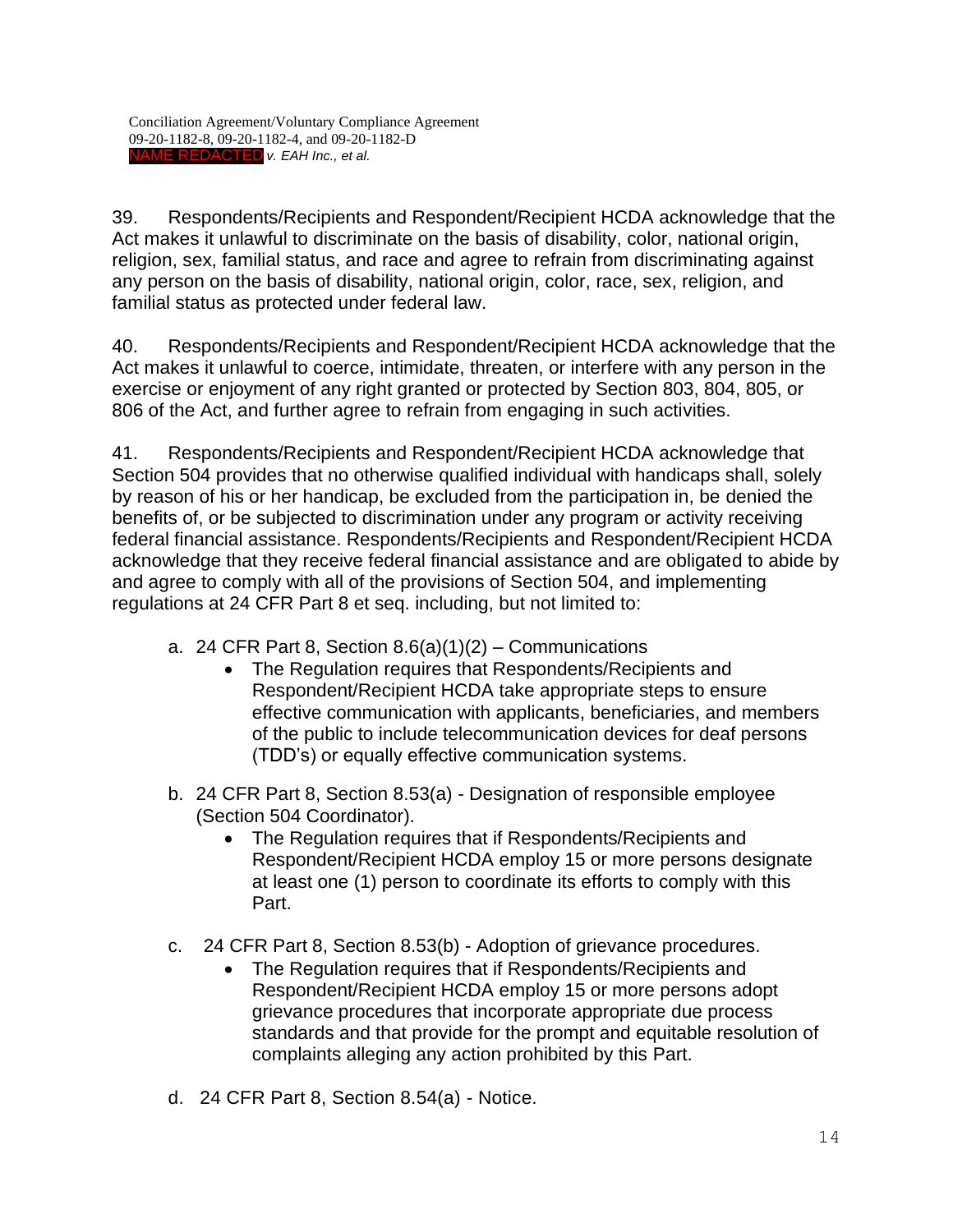• The Regulation provides that if Respondents/Recipients and Respondent/Recipient HCDA employ 15 or more persons shall take appropriate initial and continuing steps to notify participants, beneficiaries, applicants, and employees that it does not discriminate on the basis of handicap (disability).

42. Respondents/Recipients and Respondent/Recipient HCDA further acknowledge that Title II of the ADA protects qualified individuals with disabilities from discrimination on the basis of disability in services, programs, and activities provided by state and local government entities, and extends the prohibition on discrimination established by Section 504 to all activities of state and local governments regardless of whether these entities receive federal financial assistance. Respondent/Recipient HCDA is a State of Hawaii's Development Agency. Respondent/Recipient HCDA acknowledges that it is obligated to abide by and agrees to comply with the provisions of Title II of the ADA:

- a. 28 CFR Part 35, Section 35.106 Notice.
	- The ADA requires that state and local government entities with fifty or more persons take appropriate initial and continuing steps to notify participants, beneficiaries, applicants, and employees, including those with impaired vision or hearing, and unions or professional organizations holding collective bargaining or professional agreements with Respondent/Recipient HCDA that it does not discriminate on the basis of handicap (disability) in violation of this part.
- b. 28 CFR Part 35, Section 35.107(a) Designation of responsible employee.
	- The ADA requires state and local government entities with fifty or more persons designate at least one person to ensure compliance with the provisions of Title II of the ADA.
- c. 28 CFR Part 35, Section 35.107(b) Adoption of grievance procedures.
	- The ADA requires state and local government entities with fifty or more persons adopt a grievance procedure that provides prompt and equitable resolution of complaints alleging any action prohibited by the provisions of Title II of the ADA.
- d. 28 CFR Part 35, Section 35.161 Telecommunication devices for the deaf.
	- The regulations require that state and local government entities take appropriate steps to ensure effective communication with applicants,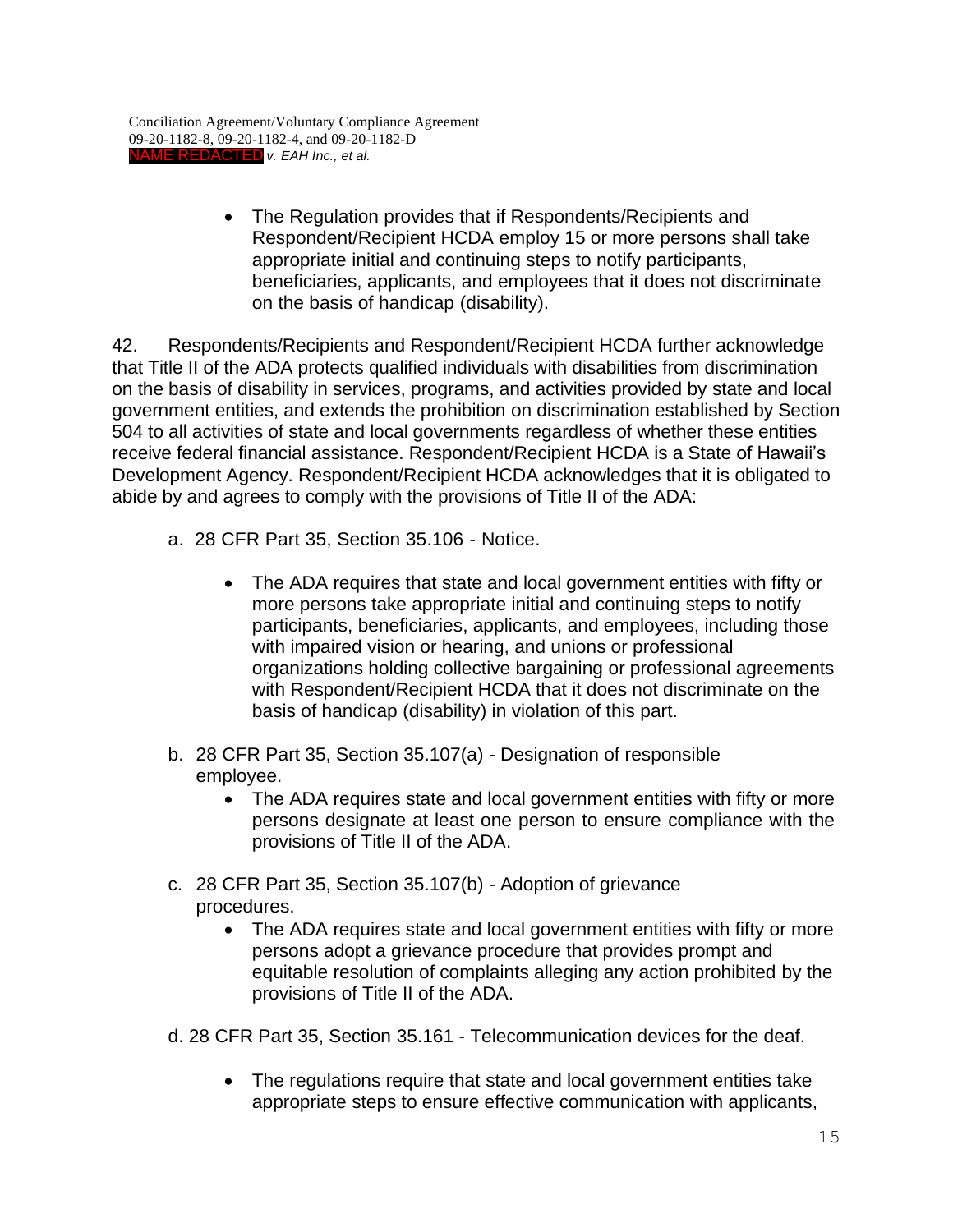beneficiaries, and members of the public to include telecommunication devices for deaf persons (TDD's) or equally effective communication systems.

### **J. MONITORING**

43. Complainants and Respondents/Recipients and Respondent/Recipient HCDA agree that the Department shall monitor compliance with the terms and conditions specified in this Agreement. As part of such monitoring, the Department may interview witnesses and copy pertinent records of Respondents/Recipients and Respondent/Recipient HCDA.

44. Respondents/Recipients and Respondent/Recipient HCDA agree to provide full cooperation in any monitoring review undertaken by the Department to ensure compliance with this Agreement.

## **K. RECORDING AND RECORD KEEPING**

45. This Agreement contains specific actions that are required of Complainants, Respondents/Recipients, and Respondent/Recipient HCDA. These actions must be completed within the specified timeframes and the Department must verify satisfactory completion. It is understood that this Agreement may serve as the parties' sole notice of the required contents and deadlines. It is also understood that the terms set forth in this Agreement are contractual and not merely recital.

46. All required certifications and documentation for compliance with the terms of this Agreement shall be submitted to:

> U.S. Department of Housing and Urban Development Office of Fair Housing and Equal Opportunity ATTENTION: CONCILIATION REVIEW Jelani M. Madaraka, Conciliator HUD Honolulu Field Office Suite 1400 1132 Bishop Street Honolulu, Hawaii 96813 [Jelani.M.Madaraka@hud.gov](mailto:Jelani.M.Madaraka@hud.gov)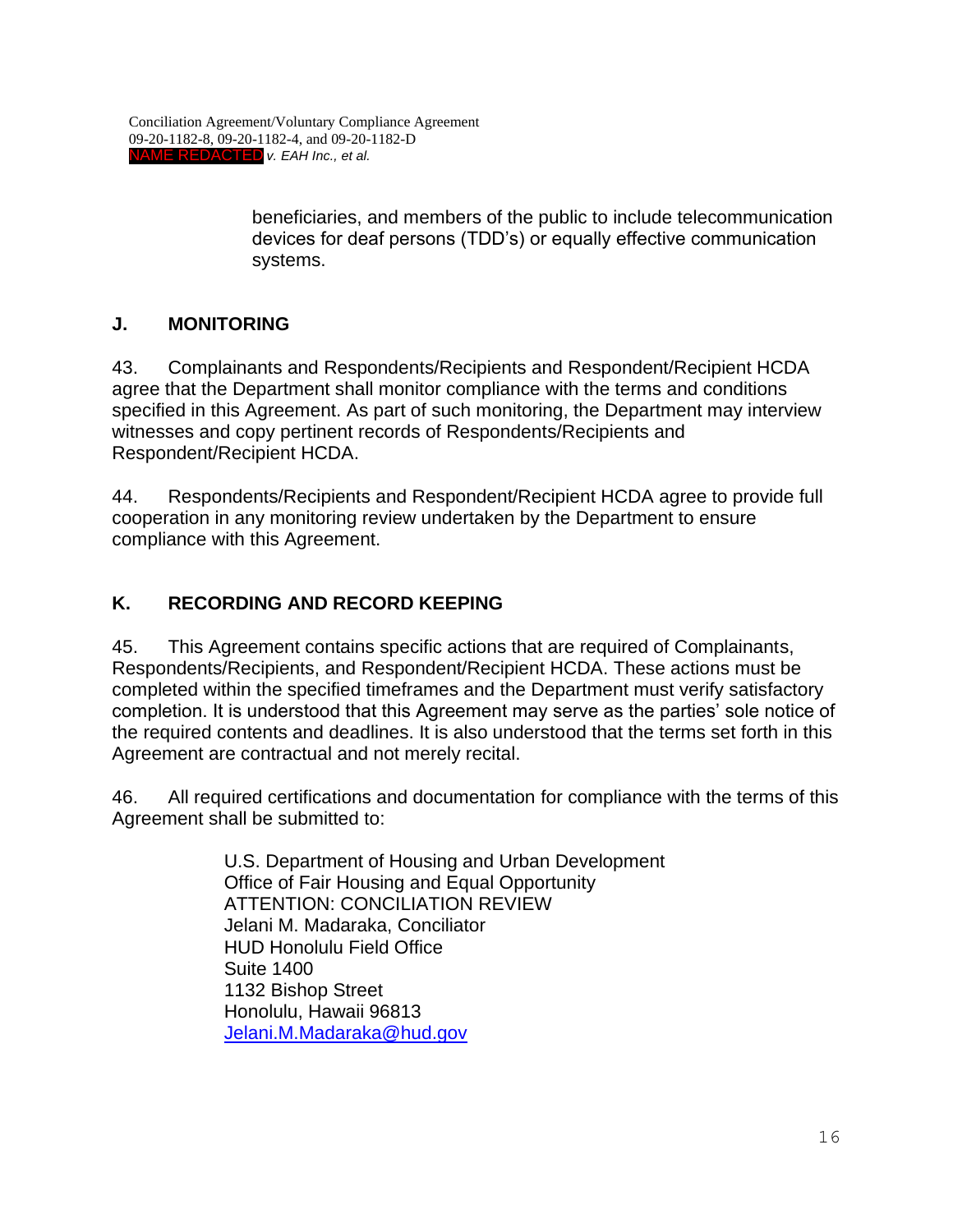# **L. CONSEQUENCES OF BREACH**

47. The parties understand that if the Department has reasonable cause to believe that Respondents/Recipients or Respondent/Recipient HCDA have breached this Agreement, the Department shall refer the matter to the Attorney General of the United States, to commence a civil action in the appropriate U.S. District Court, pursuant to 42 U.S. C. §3610(c).

48. The parties understand further that failure by Respondents/Recipients or Respondent/Recipient HCDA to carry out the terms of this Agreement may result in suspension or termination of, or refusal to grant or to continue federal financial assistance, or other actions authorized by law pursuant to the Act, Section 504, Title II of the ADA, or any other authorities within the Department's jurisdiction.

### **M. COUNTERPARTS**

49. The parties hereto agree that this instrument may be executed in counterparts, each of which shall be deemed an original, and said counterparts shall together constitute one and the same agreement, binding all of the parties hereto, notwithstanding all of the parties are not signatory to the original or the same counterparts. For all purposes, including, without limitation, recordation, filing, and delivery of this instrument, duplicate unexecuted and unacknowledged pages of the counterparts may be discarded and the remaining pages assembled as one document.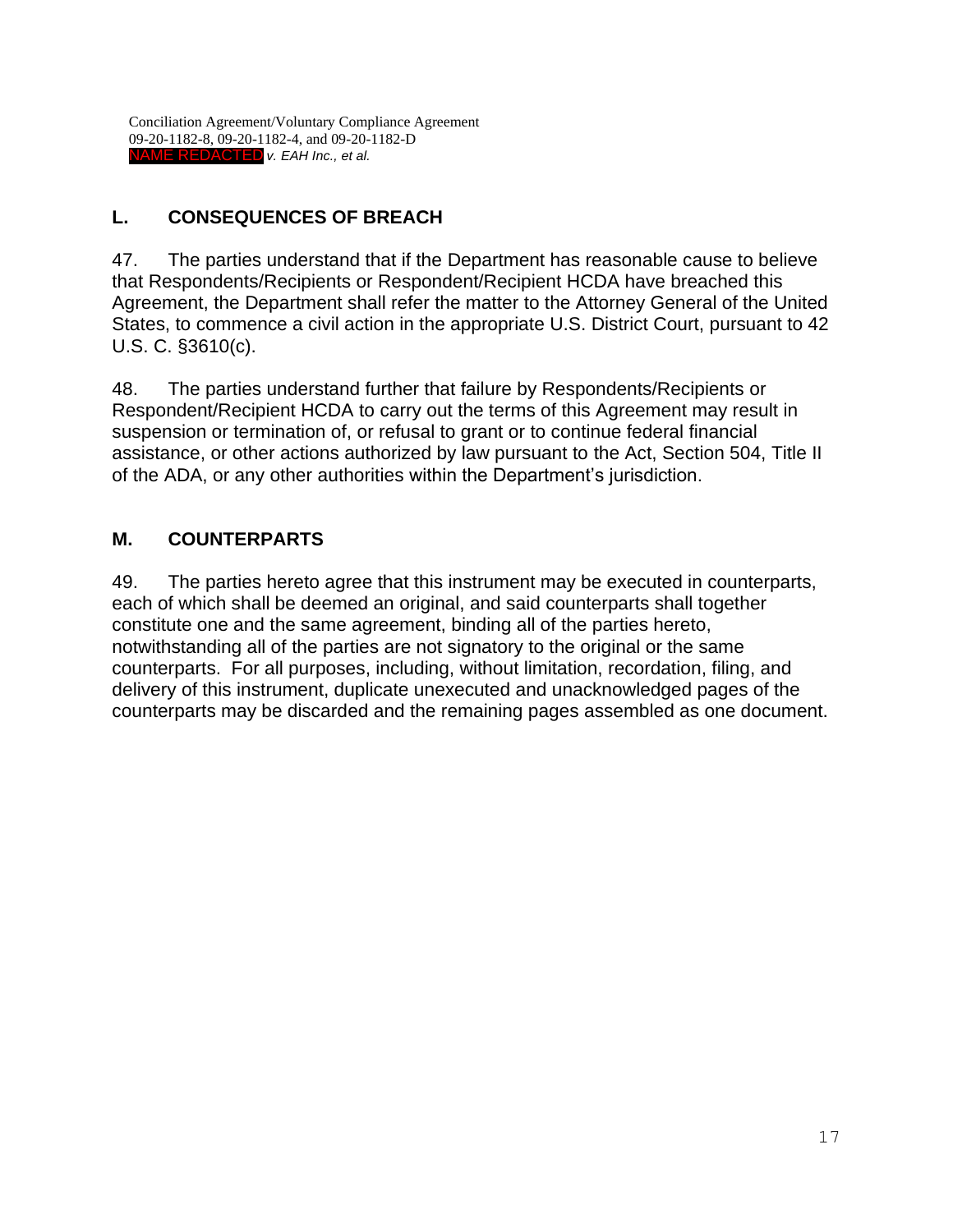#### **COMPLAINANTS' SIGNATURE PAGE**

**These signatures attest to the approval and acceptance of this Conciliation Agreement.** 

\_\_\_\_\_\_\_\_\_\_\_\_\_\_\_\_\_\_\_\_\_\_\_\_\_\_\_\_\_\_\_\_\_\_\_\_\_\_\_\_\_\_\_\_\_\_\_\_\_\_\_\_\_\_\_\_\_\_\_\_\_\_\_\_\_\_\_\_\_\_\_\_\_\_\_\_ NAME REDACTED Date

**Complainant** 

\_\_\_\_\_\_\_\_\_\_\_\_\_\_\_\_\_\_\_\_\_\_\_\_\_\_\_\_\_\_\_\_\_\_\_\_\_\_\_\_\_\_\_\_\_\_\_\_\_\_\_\_\_\_\_\_\_\_\_\_\_\_\_\_\_\_\_\_\_\_\_\_\_\_\_\_ NAME REDACTED Date Date Date Date Date **Complainant** 

Approved As to Form:

| Dan O'Meara, Esq.                 | Date |
|-----------------------------------|------|
| Attorney at Law                   |      |
| Legal Aid Society of Hawaii       |      |
| <b>Attorneys for Complainants</b> |      |

\_\_\_\_\_\_\_\_\_\_\_\_\_\_\_\_\_\_\_\_\_\_\_\_\_\_\_\_\_\_\_\_\_\_\_\_\_\_\_\_\_\_\_\_\_\_\_\_\_\_\_\_\_\_\_\_\_\_\_\_\_\_\_\_\_\_\_\_\_\_\_\_\_\_\_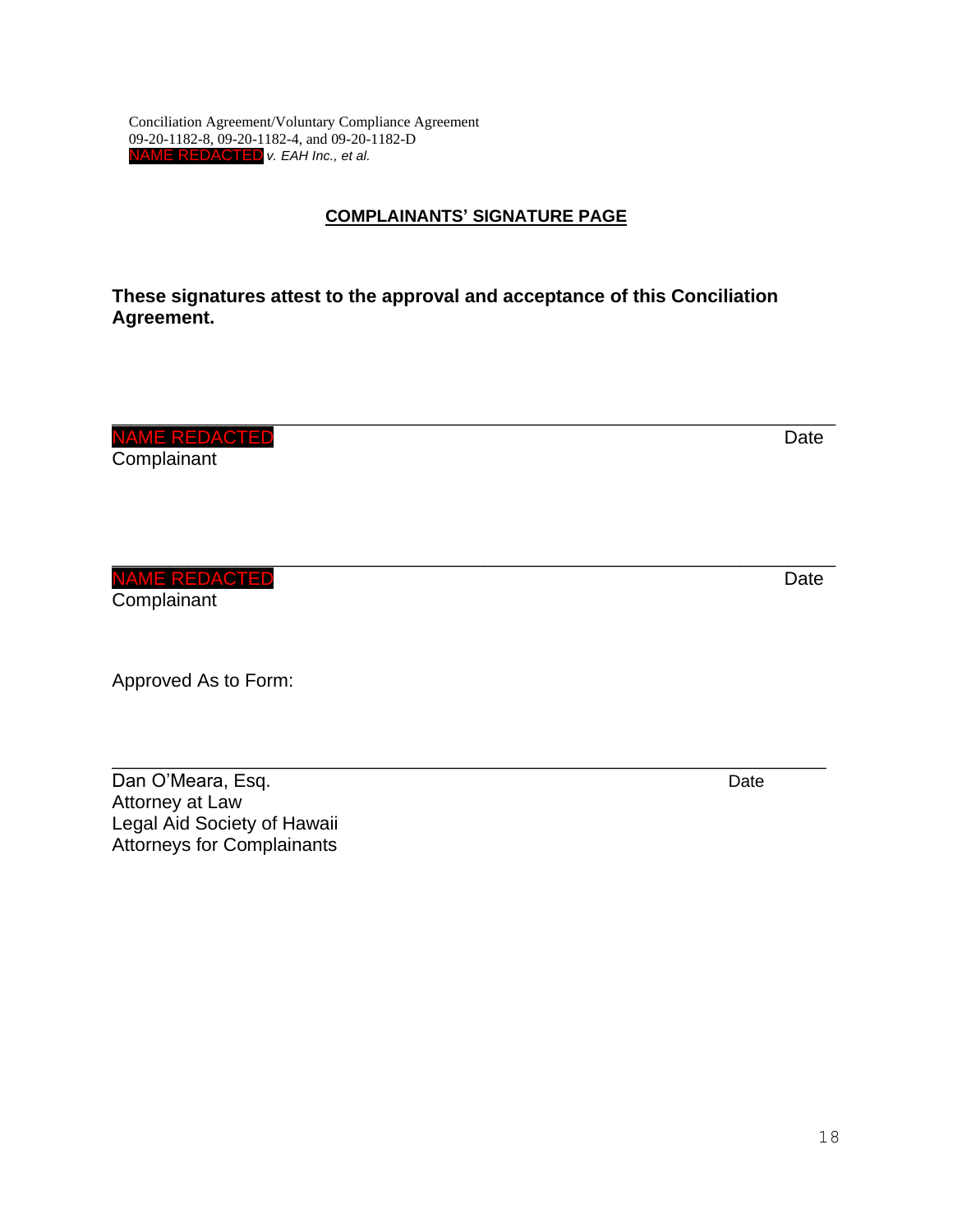#### **RESPONDENTS/RECIPIENTS' SIGNATURE PAGE**

**These signatures attest to the approval and acceptance of this Conciliation Agreement.** 

\_\_\_\_\_\_\_\_\_\_\_\_\_\_\_\_\_\_\_\_\_\_\_\_\_\_\_\_\_\_\_\_\_\_\_\_\_\_\_\_\_\_\_\_\_\_\_\_\_\_\_\_\_\_\_\_\_\_\_\_\_\_\_\_\_\_\_\_\_\_\_\_\_\_\_

\_\_\_\_\_\_\_\_\_\_\_\_\_\_\_\_\_\_\_\_\_\_\_\_\_\_\_\_\_\_\_\_\_\_\_\_\_\_\_\_\_\_\_\_\_\_\_\_\_\_\_\_\_\_\_\_\_\_\_\_\_\_\_\_\_\_\_\_\_\_\_\_\_\_\_

| EAH Inc. (dba EAH Housing)                 | Date |
|--------------------------------------------|------|
| By: Laura Hall                             |      |
| Its: President and Chief Executive Officer |      |
| Respondent/Recipient                       |      |

\_\_\_\_\_\_\_\_\_\_\_\_\_\_\_\_\_\_\_\_\_\_\_\_\_\_\_\_\_\_\_\_\_\_\_\_\_\_\_\_\_\_\_\_\_\_\_\_\_\_\_\_\_\_\_\_\_\_\_\_\_\_\_\_\_\_\_\_\_\_\_\_\_\_\_ Ola Ka Ilima Lofts, LLLP Date By: Greg Handberg, Its: Authorized Signatory Respondents/Recipients

\_\_\_\_\_\_\_\_\_\_\_\_\_\_\_\_\_\_\_\_\_\_\_\_\_\_\_\_\_\_\_\_\_\_\_\_\_\_\_\_\_\_\_\_\_\_\_\_\_\_\_\_\_\_\_\_\_\_\_\_\_\_\_\_\_\_\_\_\_\_\_\_\_\_\_ Ola Ka Ilima Artspace Lofts, LLC Date Context Context Context Context Context Context Context Context Context Context Context Context Context Context Context Context Context Context Context Context Context Context Context By: Greg Handberg, Its: Authorized Signatory Respondents/Recipients

Artspace Projects, Inc. **Date** By: Greg Handberg Its: Authorized Signatory Respondent/Recipient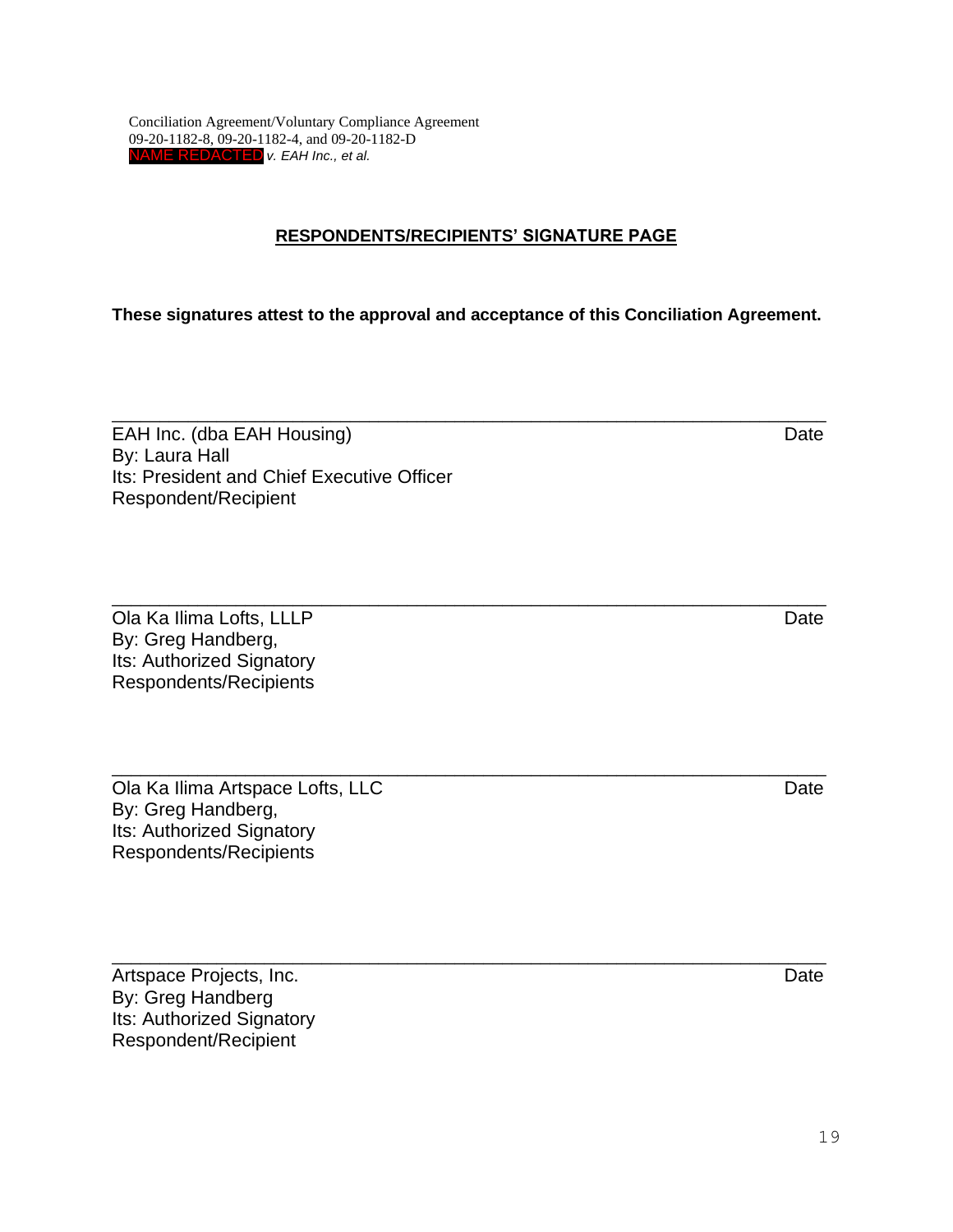\_\_\_\_\_\_\_\_\_\_\_\_\_\_\_\_\_\_\_\_\_\_\_\_\_\_\_\_\_\_\_\_\_\_\_\_\_\_\_\_\_\_\_\_\_\_\_\_\_\_\_\_\_\_\_\_\_\_\_\_\_\_\_\_\_\_\_\_\_\_\_\_\_\_\_ HKI Ilima, LLC Date By: Marian Gushiken Its: Authorized Signatory Respondent/Recipient

Hui Kauhale, Inc. Date By: Marian Gushiken Its: President Respondent/Recipient

Hawaii Community Development Authority **Date Date** By: Deepak Neupane, P.E., AIA Its: Executive Director Respondent/Recipient Hawaii Community Development Authority

Approved As to Form:

\_\_\_\_\_\_\_\_\_\_\_\_\_\_\_\_\_\_\_\_\_\_\_\_\_\_\_\_\_\_\_\_\_\_\_\_\_\_\_\_\_\_\_\_\_\_\_\_\_\_\_\_\_\_\_\_\_\_\_\_\_\_\_\_\_\_\_\_\_\_\_\_\_\_\_ Lori K. K. Sunakoda, Esq. Date Deputy Attorney General Attorney for Respondent/Recipient Hawaii Community Development Authority

\_\_\_\_\_\_\_\_\_\_\_\_\_\_\_\_\_\_\_\_\_\_\_\_\_\_\_\_\_\_\_\_\_\_\_\_\_\_\_\_\_\_\_\_\_\_\_\_\_\_\_\_\_\_\_\_\_\_\_\_\_\_\_\_\_\_\_\_\_\_\_\_\_\_\_

\_\_\_\_\_\_\_\_\_\_\_\_\_\_\_\_\_\_\_\_\_\_\_\_\_\_\_\_\_\_\_\_\_\_\_\_\_\_\_\_\_\_\_\_\_\_\_\_\_\_\_\_\_\_\_\_\_\_\_\_\_\_\_\_\_\_\_\_\_\_\_\_\_\_\_

\_\_\_\_\_\_\_\_\_\_\_\_\_\_\_\_\_\_\_\_\_\_\_\_\_\_\_\_\_\_\_\_\_\_\_\_\_\_\_\_\_\_\_\_\_\_\_\_\_\_\_\_\_\_\_\_\_\_\_\_\_\_\_\_\_\_\_\_\_\_\_\_\_\_\_

\_\_\_\_\_\_\_\_\_\_\_\_\_\_\_\_\_\_\_\_\_\_\_\_\_\_\_\_\_\_\_\_\_\_\_\_\_\_\_\_\_\_\_\_\_\_\_\_\_\_\_\_\_\_\_\_\_\_\_\_\_\_\_\_\_\_\_\_\_\_\_\_\_\_\_

Nathan T. K. Aipa, Esq. Date and the state of the state of the state of the state of the state of the state of the state of the state of the state of the state of the state of the state of the state of the state of the sta Attorney at Law Pitluck Kido & Aipa, LLP Attorney for Respondents/Recipients

David W. H. Chee, Esq **Date** Date **Date** Date **Date** Date **Date** Attorney at Law Attorney for Respondents/Recipients

20